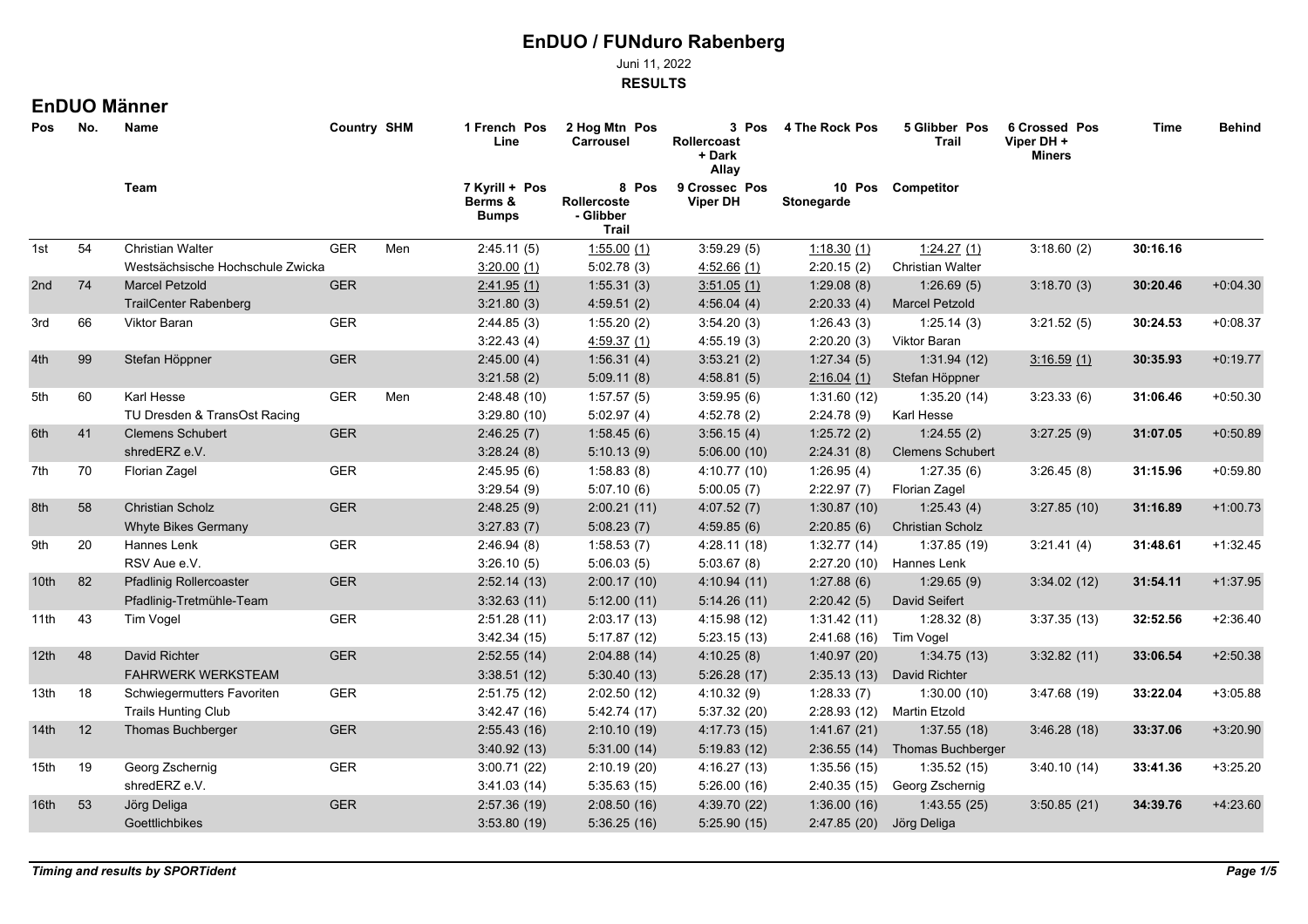Juni 11, 2022

**RESULTS**

## **EnDUO Männer**

| Pos        | No. | Name                              | <b>Country SHM</b> | 1 French Pos<br>Line                      | 2 Hog Mtn Pos<br>Carrousel                 | 3 Pos<br><b>Rollercoast</b><br>+ Dark<br>Allay | 4 The Rock Pos          | 5 Glibber Pos<br>Trail       | <b>6 Crossed Pos</b><br>Viper DH +<br><b>Miners</b> | Time       | <b>Behind</b> |
|------------|-----|-----------------------------------|--------------------|-------------------------------------------|--------------------------------------------|------------------------------------------------|-------------------------|------------------------------|-----------------------------------------------------|------------|---------------|
|            |     | Team                              |                    | 7 Kyrill + Pos<br>Berms &<br><b>Bumps</b> | 8 Pos<br>Rollercoste<br>- Glibber<br>Trail | 9 Crossec Pos<br><b>Viper DH</b>               | Stonegarde              | 10 Pos Competitor            |                                                     |            |               |
| 17th       | 68  | Philipp Rode                      | <b>GER</b>         | 2:56.36(18)                               | 2:09.58(17)                                | 4:30.75 (20)                                   | 1:37.92(17)             | 1:36.90(17)                  | 3:41.80(15)                                         | 34:44.17   | $+4:28.01$    |
|            |     | <b>Fahrrad Eberhardt Racing</b>   |                    | 3:50.95(17)                               | 5:54.88 (19)                               | 5:40.18 (22)                                   | 2:44.85 (18)            | <b>Philipp Rode</b>          |                                                     |            |               |
| 18th       | 45  | Daniel Schüler                    | <b>GER</b>         | 2:55.21(15)                               | 2:09.84(18)                                | 4:43.18 (24)                                   | 1:40.89(19)             | 1:38.04(20)                  | 3.45.60(17)                                         | 35:00.41   | $+4.44.25$    |
|            |     |                                   |                    | 3:52.55(18)                               | 5:56.87(21)                                | 5:35.02(18)                                    |                         | 2:43.21 (17) Daniel Schüler  |                                                     |            |               |
| 19th       | 72  | Vin Jeschke                       | GER                | 2:59.34(20)                               | 2:21.37(26)                                | 4:41.41 (23)                                   | 1:44.60(23)             | 1:38.82(21)                  | 3:45.45(16)                                         | 35:15.41   | $+4.59.25$    |
|            |     | Vogtlandbike e.V.                 |                    | 3:59.48(20)                               | 5:44.97 (18)                               | 5:24.66(14)                                    |                         | 2:55.31 (24) Vin Jeschke     |                                                     |            |               |
| 20th       | 24  | Joschua Senger                    | <b>GER</b>         | 2:59.60(21)                               | 2:12.11(21)                                | 4:29.65(19)                                    | 1.47.79(25)             | 1:39.39(22)                  | 3:58.48(24)                                         | 35:31.38   | $+5:15.22$    |
|            |     |                                   |                    | 4:08.33(21)                               | 5:55.63(20)                                | 5:35.35(19)                                    |                         | 2:45.05 (19) Joschua Senger  |                                                     |            |               |
| 21st       | 81  | <b>Fabian Walther</b>             | <b>GER</b>         | 3:02.70(24)                               | 2:12.70(22)                                | 4:24.71 (17)                                   | 1:40.10(18)             | 1:36.38(16)                  | 3:51.85(23)                                         | 35:54.65   | $+5.38.49$    |
|            |     |                                   |                    | 4:11.10(23)                               | 6:05.82(24)                                | 5:55.83(27)                                    |                         | 2:53.46 (22) Fabian Walther  |                                                     |            |               |
| 22nd       | 44  | Kevin Knust                       | <b>GER</b>         | 3:14.04(31)                               | 2:25.63(27)                                | 4:59.48(25)                                    | 1:54.31(26)             | 1.46.60(26)                  | 4:03.52(26)                                         | 37:25.48   | $+7:09.32$    |
|            |     |                                   |                    | 4.09.90(22)                               | 6:05.77(23)                                | 5:53.98(25)                                    |                         | 2:52.25 (21) Kevin Knust     |                                                     |            |               |
| 23rd       | 34  | Erik Weiß                         | <b>GER</b>         | 3:03.68(25)                               | 2:28.37 (29)                               | 5:05.75 (26)                                   | 2:04.65(29)             | 1:51.75(28)                  | 4:03.98 (27)                                        | 38:30.53   | $+8:14.37$    |
|            |     | RSV Concordia W.E.                |                    | 4:27.09 (26)                              | 6:38.15(27)                                | 5:52.13(24)                                    | 2:54.98 (23) Erik Weiß  |                              |                                                     |            |               |
| 24th       | 40  | <b>Mathias Fiedler</b>            | <b>GER</b>         | 3:12.00(29)                               | 2:28.23(28)                                | 5:18.85(27)                                    | 1:56.92(27)             | 1:50.07(27)                  | 4:17.72 (28)                                        | 39:40.35   | $+9.24.19$    |
|            |     |                                   |                    | 4:25.98(25)                               | 6:53.51(29)                                | 6:11.10(28)                                    |                         | 3:05.97 (28) Mathias Fiedler |                                                     |            |               |
| 25th       | 25  | Florian Jäckel                    | <b>GER</b>         | 3:01.85(23)                               | 2:12.86(23)                                | 4:24.25(16)                                    | 1:42.83(22)             | 1:40.46(24)                  | 3:47.91(20)                                         | 39:50.98   | $+9.34.82$    |
|            |     | Bikesport Sasbachwalden e.V.      |                    | 8:13.09(28)                               | 6:03.25(22)                                | 5:44.26(23)                                    |                         | 3:00.22 (27) Florian Jäckel  |                                                     |            |               |
| 26th       | 14  | <b>Bastian Rembges</b>            | <b>GER</b>         | 3:12.85(30)                               | 2:30.15(31)                                | 5:39.67(29)                                    | 2:05.93(30)             | 2:03.03(30)                  | 4:17.82 (29)                                        | 41:15.74   | +10:59.58     |
|            |     |                                   |                    | 4:34.55(27)                               | 6:51.48(28)                                | 6:34.95(29)                                    | 3:25.31(29)             | <b>Bastian Rembges</b>       |                                                     |            |               |
| 27th       | 26  | Jan Heinze                        | <b>GER</b>         | 3:03.77(26)                               | 2:14.18(24)                                | 4:38.94 (21)                                   | 1:44.71 (24)            | 1:39.70(23)                  | 3.51.19(22)                                         | 50:14.67   | +19:58.51     |
|            |     | Endivien-Rostbratwurst-Racing-Tea |                    | 18:15.00 (29)                             | 6:08.30(25)                                | 5:40.13(21)                                    | 2:58.75 (26) Jan Heinze |                              |                                                     |            |               |
| 28th       | 42  | <b>Ramon Petschel</b>             | <b>GER</b>         | 2:44.21(2)                                | 1:58.85(9)                                 | 29:59.45 (30)                                  | 1:31.68(13)             | 1:27.63(7)                   | 3:25.66(7)                                          | 57:19.57   | $+27:03.41$   |
|            |     | SSV Gera 1990 e.V. / Triebwerk En |                    | 3:27.09(6)                                | 5:11.57(10)                                | 5:04.83(9)                                     | 2:28.60(11)             | <b>Ramon Petschel</b>        |                                                     |            |               |
| <b>DNF</b> | 22  | Christoph Güldenpfennig           | <b>GER</b>         | 3.07.83(28)                               | 2:18.94(25)                                |                                                |                         |                              | 4:03.02(25)                                         | <b>DNF</b> |               |
|            |     | Turbine Crock e.V.                |                    | 4:13.78 (24)                              | 6:13.68(26)                                | 5:54.46(26)                                    | 2:55.88(25)             | Christoph Güldenpfennig      |                                                     |            |               |
| <b>DNF</b> | 16  | Yannick Teichmann                 | <b>GER</b>         | 2:56.29(17)                               | 2:06.75(15)                                | 4:16.82(14)                                    | 1:29.70(9)              | 1:30.46(11)                  |                                                     | <b>DNF</b> |               |
|            |     |                                   |                    |                                           |                                            |                                                |                         | Yannick Teichmann            |                                                     |            |               |
| <b>DNF</b> | 51  | Matthias Busch                    | <b>GER</b>         | 3:04.00(27)                               | 2:28.60(30)                                | 5:25.95 (28)                                   | 2:01.47(28)             | 1:57.38 (29)                 |                                                     | <b>DNF</b> |               |
|            |     |                                   |                    |                                           |                                            |                                                |                         | Matthias Busch               |                                                     |            |               |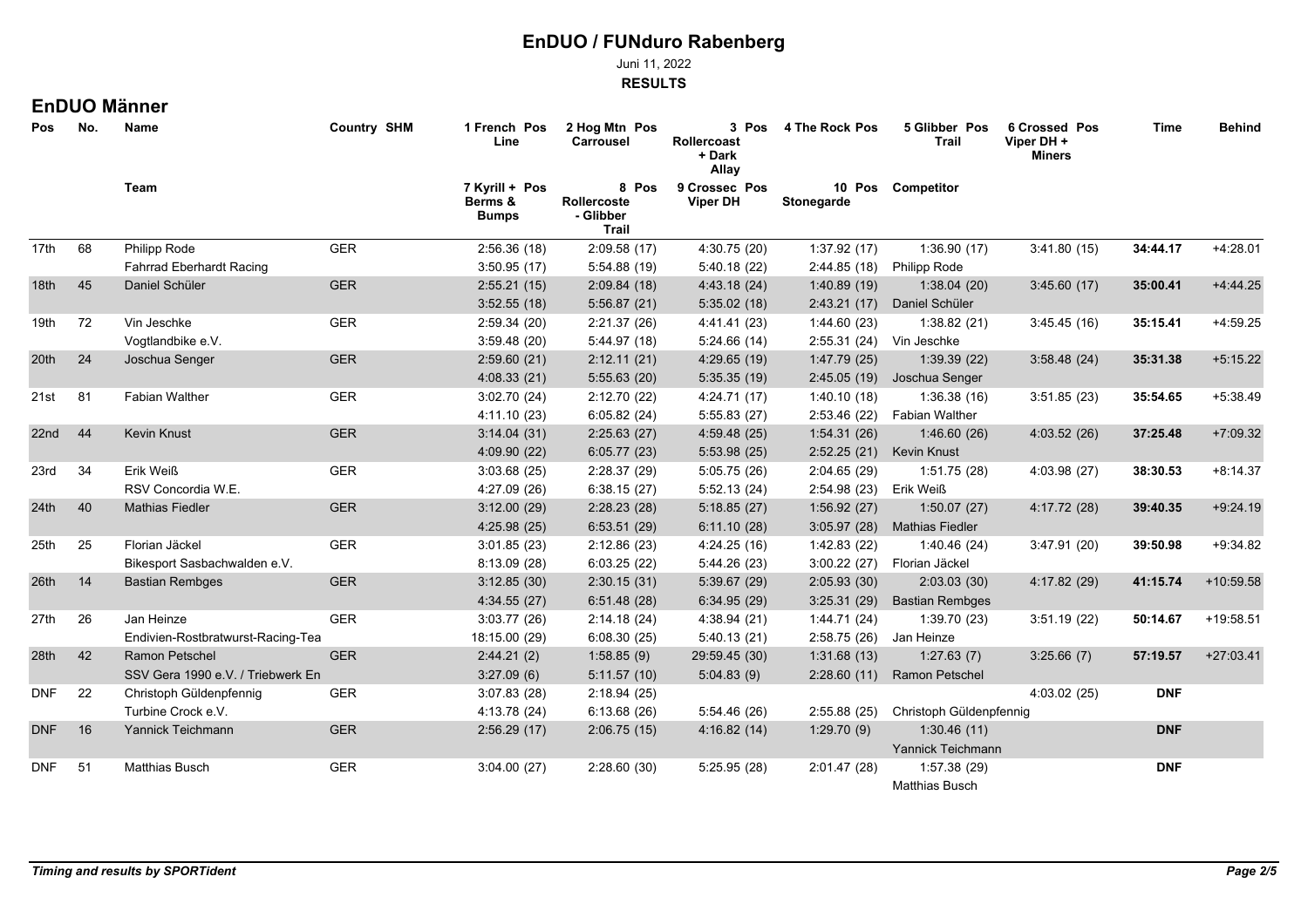Juni 11, 2022

**RESULTS**

#### **EnDUO Men-Team**

| Pos              | No. | Name                         | <b>Country SHM</b> | 1 French Pos<br>Line | 2 Hog Mtn Pos<br>Carrousel                | 3 Pos<br>Rollercoast<br>+ Dark<br>Allay    | 4 The Rock Pos                   | 5 Glibber Pos<br>Trail                       | <b>6 Crossed Pos</b><br>Viper DH +<br><b>Miners</b> | Time     | <b>Behind</b> |  |
|------------------|-----|------------------------------|--------------------|----------------------|-------------------------------------------|--------------------------------------------|----------------------------------|----------------------------------------------|-----------------------------------------------------|----------|---------------|--|
|                  |     | Team                         |                    |                      | 7 Kyrill + Pos<br>Berms &<br><b>Bumps</b> | 8 Pos<br>Rollercoste<br>- Glibber<br>Trail | 9 Crossec Pos<br><b>Viper DH</b> | Stonegarde                                   | 10 Pos Competitors                                  |          |               |  |
| 1st              | 28  | Deister Heizer               | <b>GER</b>         | 2:51.42(3)           | 1:58.82(1)                                | 4.11.97(1)                                 | 1:28.78(1)                       | 1:28.10(2)                                   | 3:30.38(2)                                          | 31:46.64 |               |  |
|                  |     |                              |                    | 3:32.05(1)           | 5.13.12(1)                                | 5:07.75(1)                                 | 2:24.25(1)                       | Arne Tholen, Marcel Neite                    |                                                     |          |               |  |
| 2nd              | 67  | UNBOUND-Miba-Racing          | <b>GER</b>         | 2:50.26(2)           | 2:04.65(3)                                | 4:21.63(5)                                 | 1:31.96(2)                       | 1.27.93(1)                                   | 3.28.75(1)                                          | 32:28.45 | $+0.41.81$    |  |
|                  |     |                              |                    | 3.37.82(3)           | 5:17.33(2)                                | 5:17.12(4)                                 | 2:31.00(3)                       | Tobias Mittelbach, Johann Mittelbach         |                                                     |          |               |  |
| 3rd              | 52  | Railtraketen                 | GER                | 2:45.14(1)           | 1:59.43(2)                                | 4:14.70(3)                                 | 1:32.08(3)                       | 1:29.33(3)                                   | 3:34.45(3)                                          | 32:41.24 | $+0.54.60$    |  |
|                  |     | Freestyle Marburg e.V.       |                    | 3:33.75(2)           | 5:50.85(9)                                | 5:14.66(3)                                 | 2:26.85(2)                       | Leonard Gerz, Eckhardt Wolf                  |                                                     |          |               |  |
| 4th              | 47  | Evilhunters                  | <b>GER</b>         | 2:56.45(7)           | 2:09.04(5)                                | 4:18.90(4)                                 | 1:34.53(4)                       | 1:30.48(4)                                   | 3:36.35(5)                                          | 33:02.10 | $+1:15.46$    |  |
|                  |     | Goettlichbikes               |                    | 3.42.15(4)           | 5:24.34(4)                                | 5:14.55(2)                                 | 2:35.31(4)                       | Tobias Wittig, Minh Nguyen                   |                                                     |          |               |  |
| 5th              | 49  | <b>Rusting Stones Racing</b> | <b>GER</b>         | 2:54.82(5)           | 2:06.82(4)                                | 4:13.58(2)                                 | 1:37.00(5)                       | 1:36.82(6)                                   | 3:35.73(4)                                          | 33:14.22 | $+1:27.58$    |  |
|                  |     |                              |                    | 3:45.75(6)           | 5:24.27(3)                                | 5:18.72(5)                                 | 2:40.71(6)                       | Julius Rost, Paul Steinhilber                |                                                     |          |               |  |
| 6th              | 46  | Evilriders - Hack to flat    | <b>GER</b>         | 2:54.15(4)           | 2:14.75(7)                                | 4:30.60(7)                                 | 1:39.12(6)                       | 1.31.54(5)                                   | 3.43.91(7)                                          | 34:12.64 | $+2:26.00$    |  |
|                  |     | Goettlichbikes               |                    | 3.44.70(5)           | 5.42.15(6)                                | 5:27.93(7)                                 | 2:43.79(9)                       | Falco Wieczorrek, Marcus Hartmann            |                                                     |          |               |  |
| 7th              | 10  | TeufelsWheelies              | GER                | 2:55.96(6)           | 2:16.21(8)                                | 4:26.00(6)                                 | 1:41.05(7)                       | 1:38.50(7)                                   | 3:43.18(6)                                          | 34:20.36 | $+2:33.72$    |  |
|                  |     |                              |                    | 3:50.25(7)           | 5:49.95(8)                                | 5:21.16(6)                                 | 2:38.10(5)                       |                                              | Jan Wellbrock, Pascal Bings                         |          |               |  |
| 8th              | 39  | <b>ENDURO BROYS</b>          | <b>GER</b>         | 3:01.69(9)           | 2:12.43(6)                                | 4:36.35(8)                                 | 1.42.31(8)                       | 1:39.65(9)                                   | 3.45.69(8)                                          | 34:54.96 | $+3:08.32$    |  |
|                  |     | <b>ENDURO BRO'S</b>          |                    | 4:10.25(10)          | 5:34.59(5)                                | 5:30.52(9)                                 | 2.41.48(8)                       | Dennis Hoepfner, Alexander Vogler            |                                                     |          |               |  |
| 9th              | 61  | Carbon statt Kondition       | GER                | 3:00.40(8)           | 2:21.07(10)                               | 4:37.81(9)                                 | 1:44.51(10)                      | 1:38.50(7)                                   | 3:51.48(10)                                         | 35:07.12 | $+3:20.48$    |  |
|                  |     | Vogtlandbike e.V.            |                    | 3:53.21(8)           | 5:49.78(7)                                | 5:29.54(8)                                 | 2:40.82(7)                       | Andreas Schleux, Jonas Hüttel                |                                                     |          |               |  |
| 10 <sub>th</sub> | 27  | HaBe Heizer                  | <b>GER</b>         | 3:06.60(10)          | 2:19.45(9)                                | 4:54.89(10)                                | 1.44.15(9)                       | 1:44.00(10)                                  | 3:51.09(9)                                          | 36:05.81 | $+4.19.17$    |  |
|                  |     |                              |                    | 4:02.98(9)           | 5:51.73(10)                               | 5:36.52(10)                                | 2:54.40(10)                      | Christoph Leykam, Marc Feichtinger           |                                                     |          |               |  |
| 11th             | 50  | A&C Racing                   | <b>GER</b>         | 3:13.37(12)          | 2:29.08(11)                               | 4:59.75(11)                                | 2:05.04(11)                      | 1:56.83(11)                                  | 4:06.69(12)                                         | 39:25.95 | $+7:39.31$    |  |
|                  |     |                              |                    | 4:27.15(12)          | 6:32.25(12)                               | 6:15.58(12)                                |                                  |                                              | 3:20.21 (13) Alexander Kreckel, Christoph Liebenow  |          |               |  |
| 12th             | 30  | <b>OLB Racing</b>            | <b>GER</b>         | 3:24.08(14)          | 2:34.00(12)                               | 5:27.70(13)                                | 2:06.91(12)                      | 1:58.83(12)                                  | 3:58.48(11)                                         | 39:44.06 | $+7.57.42$    |  |
|                  |     |                              |                    | 4:24.63(11)          | 6:30.88(11)                               | 6:01.93(11)                                |                                  | 3:16.62 (11) Matthias Heitmann, Toni Rudolph |                                                     |          |               |  |
| 13th             | 59  | Enduro Crew                  | <b>GER</b>         | 3.11.97(11)          | 2:38.43(14)                               | 5:36.38(14)                                | 2:06.95(13)                      | 2:13.83(14)                                  | 4:21.17 (14)                                        | 42:08.85 | $+10:22.21$   |  |
|                  |     | RSV Concordia W.E.           |                    | 4:46.66 (13)         | 7:15.31(13)                               | 6:39.27(13)                                |                                  | 3:18.88 (12) Wolfgang Beer, Jürgen Scherbl   |                                                     |          |               |  |
| 14 <sup>th</sup> | 15  | The Mountain Goats           | <b>GER</b>         | 3:22.92(13)          | 2:36.43(13)                               | 5:23.11(12)                                | 2:21.70(14)                      | 2:13.61(13)                                  | 4:10.27(13)                                         | 43:11.38 | $+11.24.74$   |  |
|                  |     |                              |                    | 4:51.67(14)          | 7:35.87 (14)                              | 6:58.65(14)                                |                                  | 3:37.15 (14) Steffen Hocher, Jan Auerswald   |                                                     |          |               |  |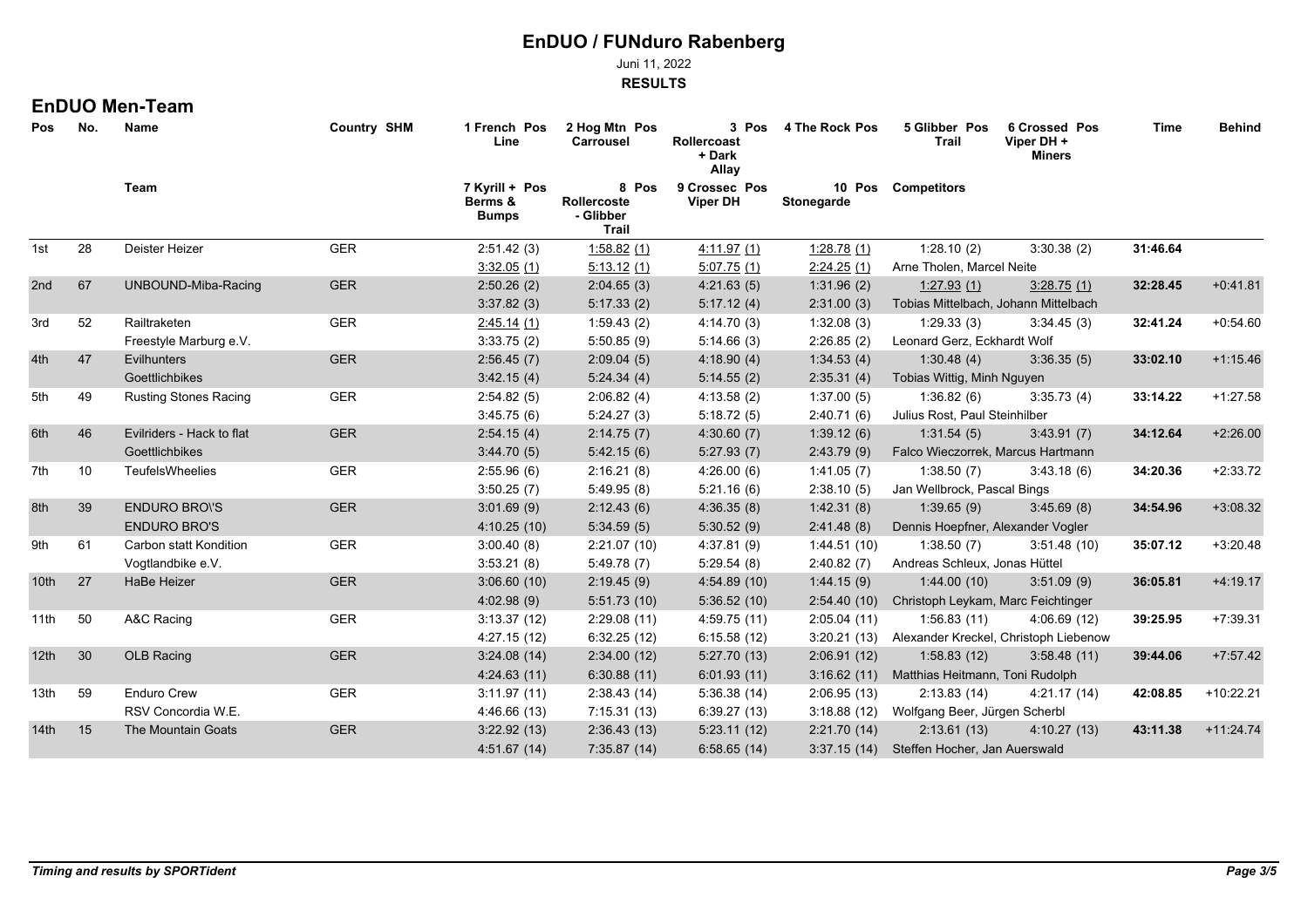Juni 11, 2022

**RESULTS**

### **EnDUO Mixed-Team**

| No.<br><b>Pos</b> |      | Name                               | <b>Country SHM</b>                        | 2 Hog Mtn Pos<br>1 French Pos<br>3 Pos<br>Rollercoast<br>Line<br><b>Carrousel</b><br>+ Dark<br>Allay | 4 The Rock Pos                   | 5 Glibber Pos<br>Trail | <b>6 Crossed Pos</b><br>Viper DH +<br><b>Miners</b> | Time                              | <b>Behind</b> |          |            |
|-------------------|------|------------------------------------|-------------------------------------------|------------------------------------------------------------------------------------------------------|----------------------------------|------------------------|-----------------------------------------------------|-----------------------------------|---------------|----------|------------|
|                   | Team |                                    | 7 Kyrill + Pos<br>Berms &<br><b>Bumps</b> | 8 Pos<br>Rollercoste<br>- Glibber<br>Trail                                                           | 9 Crossec Pos<br><b>Viper DH</b> | 10 Pos<br>Stonegarde   | <b>Competitors</b>                                  |                                   |               |          |            |
| 1st               | 11   | <b>ENVY Cycles Stuttgart</b>       | <b>GER</b>                                | 3:01.23(1)                                                                                           | 2.13.02(1)                       | 4.32.17(1)             | 1.41.06(1)                                          | 1.45.42(1)                        | 3:43.95(1)    | 34:56.78 |            |
|                   |      | ENVY Cycles Stuttgart   EVIL Bikes |                                           | 3:57.72(1)                                                                                           | 5:46.77(1)                       | 5:35.72(1)             | 2:39.72(1)                                          | Mathias Sutter, Jana Sutter       |               |          |            |
| 2nd               | 65   | Dream Team                         | <b>GER</b>                                | 3:06.90(2)                                                                                           | 2:22.18(2)                       | 5:02.00(2)             | 1:54.73(2)                                          | 2:10.00(3)                        | 3:58.56(2)    | 38:30.76 | $+3.33.98$ |
|                   |      |                                    |                                           | 4:13.65(2)                                                                                           | 6:23.28(2)                       | 6:13.63(2)             | 3:05.83(2)                                          | Ronja Baumann, Patrick Baumann    |               |          |            |
| 3rd               | 63   | Team Bison                         | <b>GER</b>                                | 3:28.84(3)                                                                                           | 2:46.25(4)                       | 5:47.75(3)             | 2:10.04(3)                                          | 2:15.35(4)                        | 4:34.81(5)    | 42:20.84 | $+7:24.06$ |
|                   |      | <b>Team Bison</b>                  |                                           | 4.44.22(4)                                                                                           | 6.50.35(3)                       | 6.18.58(3)             | 3:24.65(3)                                          | Claudio Zeeb, Silvia Ludwig       |               |          |            |
| 4th               | 13   | <b>Team Rocket</b>                 | <b>GER</b>                                | 3:31.19(4)                                                                                           | 2:41.50(3)                       | 6:07.88(5)             | 2:18.54(4)                                          | 2:03.22(2)                        | 4:25.75(4)    | 43:02.84 | $+8:06.06$ |
|                   |      |                                    |                                           | 4.44.13 (3)                                                                                          | 7.02.31(4)                       | 6.43.07(4)             | 3:25.25(4)                                          | Michael Wagner, Natalie Mühltaler |               |          |            |
| 5th               | 21   | Bison Racing                       | <b>GER</b>                                | 3.32.42(5)                                                                                           | 2:46.43(5)                       | 5.52.36(4)             | 2:18.87(5)                                          | 2:16.77(5)                        | 4.23.72(3)    | 44:05.14 | $+9:08.36$ |
|                   |      |                                    |                                           | 4:53.26(5)                                                                                           | 7:15.47(5)                       | 7:09.11(5)             | 3:36.73(5)                                          | Fabian Obrecht, Annika Obrecht    |               |          |            |